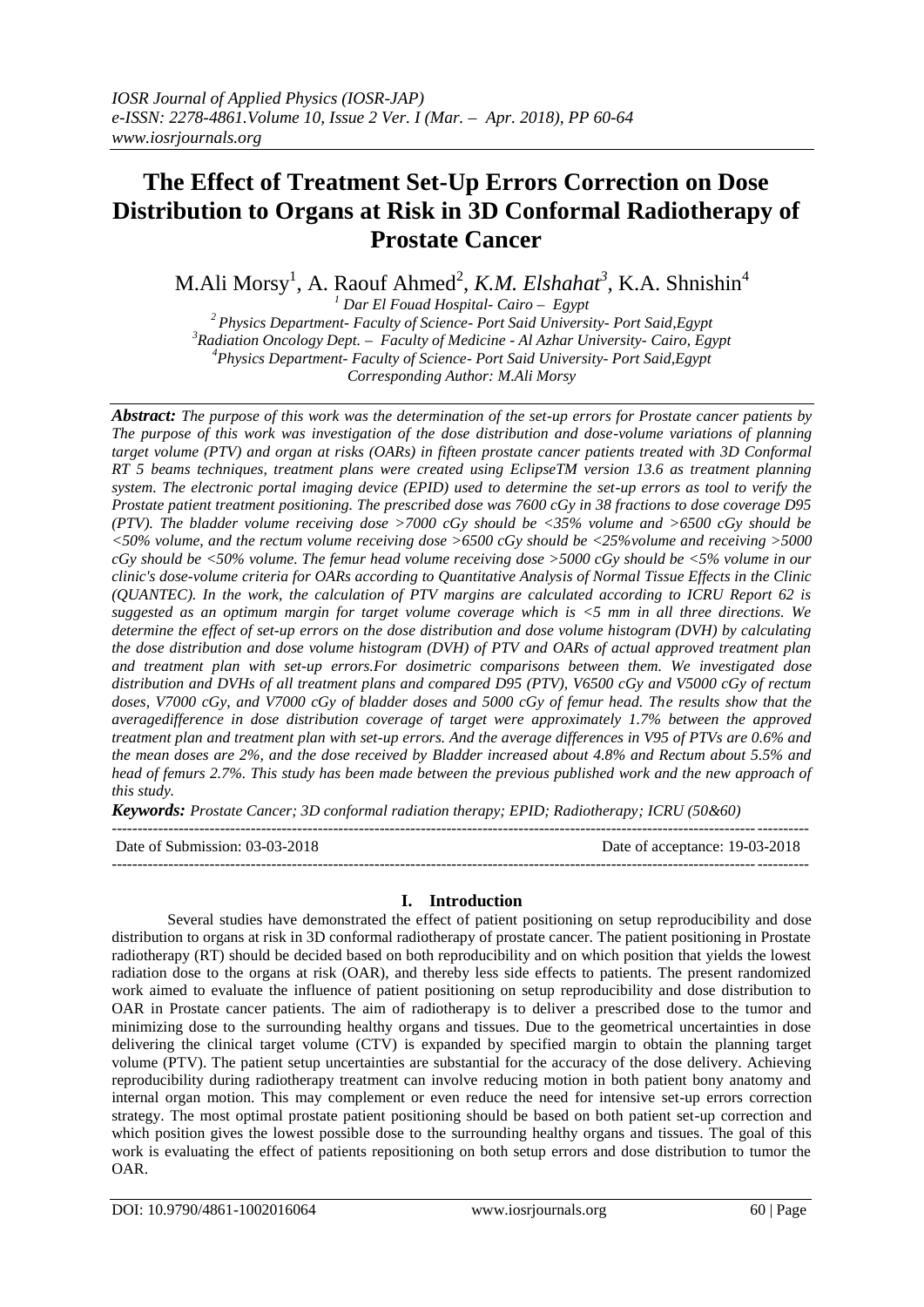### **II. Experimental Work**

Direct measurements of patient' s reproducibility for prostate cancer patients are extracted by using an electronic portal imaging device (EPID) to give an optimum margin for PTV margins in all three directions and give the lowest possible dose to the OARs (Bladder, Rectum, femur head). In period of time between Dec 2016 and Dec 2017 fifteen prostate cancer patients were treated as patient group with 3D Conformal Radiotherapy [5]. Computed tomography (CT) scans (2.5 mm slice thickness) of the whole pelvis were obtained in the treatment position. Patients are immobilized and treated in the supine position on a solid flat carbon fiber couch top. In the supine position, patients were positioned with a pillow under their heads, knee and ankle support pillows, and their arms resting on their chests with anterior and lateral laser lights to align midline and lateral skin tattoos to prevent lateral rotation. The CT slices were imported to the treatment planning system TPS (EclipseTM version 13.6) and the Analytical Anisotropic Algorithm (AAA) was used for dose calculation. The PTV was delineated with margin was 10 mm from the CTV in each CT slice according to international guidelines. The bladder, rectum and femur heads were delineated in each CT slice by contouring tools in TPS. On the simulator room, the isocenter of the planned RT beams was determined and the orientation of the simulator beams were identified. A Linear accelerator– Varian model DMX– high energy (dual energies 6.0 and 15 MV) photon beam and multi electron energies (6.0, 9.0, 12, and 15 MeV) has been used as treatment device. Treatment electronic portal images (EPIs) were obtained of the posterior and lateral treatment fields by Electronic Portal Image Device (EPID) vision aS500 that used as verification Device [12].

#### **III. Experimental Measurements**

Radiotherapy was given 200 cGy per one Fraction, 5 fractions per one week [15], 38 fractions to total dose 7600 cGy. The patients were treated with 15 MV high energy photons by Varian Medical linear accelerator treated with 3D Conformal RT five beams techniques, the dose distribution for different fixed 5 fields technique is suitable for covering the PTV by 95% isodose lines and minimizing the dose to the OAR. Beams are customized by Multi leaves collimator MLCs to include the PTV. The EPIs were registered with the reference DRRs from the approved treatment with average of 10 paired images per each patient at orthogonal gantry angles 0˚ and 90˚ using a typical exposure time 1 MU at a dose rate of 300 MU/min. DRR-EPI matching was based upon the identification and outlining of bony landmarks in the pelvic region by two dedicated observers. Sufficient stable anatomy needs to be visible in the verification images to ensure accurate matching can be made. The pelvic rim is routinely used on the anterior image to verify the position in the superior– inferior direction. In lateral fields the femora, although visible, should not be used as the position varies too easily. The acetabulum and sacrum are more stable and better visualized. Treatment setup errors were defined as difference deviations between the Portal image acquisition (DRR) and the actual position of the bony landmarks. Setup difference deviations were translated into treatment table shift values x, y, and z in the three orthogonal directions in a treatment table-oriented coordinate system that corresponded to the lateral, longitudinal, and vertical directions. The set-up errors in radiotherapy divided to Systematic and Random errors:

1- Systematic error: the term systematic error may be used when referring to the individual patient, or to the treatment population, these types of errors referred to as treatment preparation errors.

2- Random error: is always present in a measurement. Random errors show up as different results for the same repeated measurement, these types of errors referred to as treatment execution errors.

#### **IV. The Effect of Patient Positioning On Setup Deviations**

The obtained measurements data consisted of repeated observations of the setup errors correction. The measurements of each patient were made at irregular times according to the verification protocol. According to data analysis for matching between standard DDRs for prostate patient were included current work and portal image taken during all sessions for each case. The displacement data was used to investigate and analyses population systematic (Σ) and random errors (σ) and set-up margins. For all patients, population systematic (Σ) and random errors (σ) were calculated as the standard deviation of the setup from the mean in each specified direction. The results for the population of patients can be seen in Table, (1). Using matching protocol

|                | <b>Anterior Field</b> |                   | <b>Lateral Field</b> |                    |
|----------------|-----------------------|-------------------|----------------------|--------------------|
|                | Right-Left            | Superior-Inferior | Superior-Inferior    | Anterior-Posterior |
| $\angle$ pop   | $0.027$ cm            | $0.02$ cm         | $0.0239$ cm          | $0.035$ cm         |
| $\sigma_{pop}$ | $0.098$ cm            | $0.0047$ cm       | $-0.0047$ cm         | $-0.03$ cm         |

Table, (1) The variation of patient set-up errors in Anterior and Lateral fields And Figure (1&2) shows that the variation of patient set-up errors in Anterior and Lateral fields: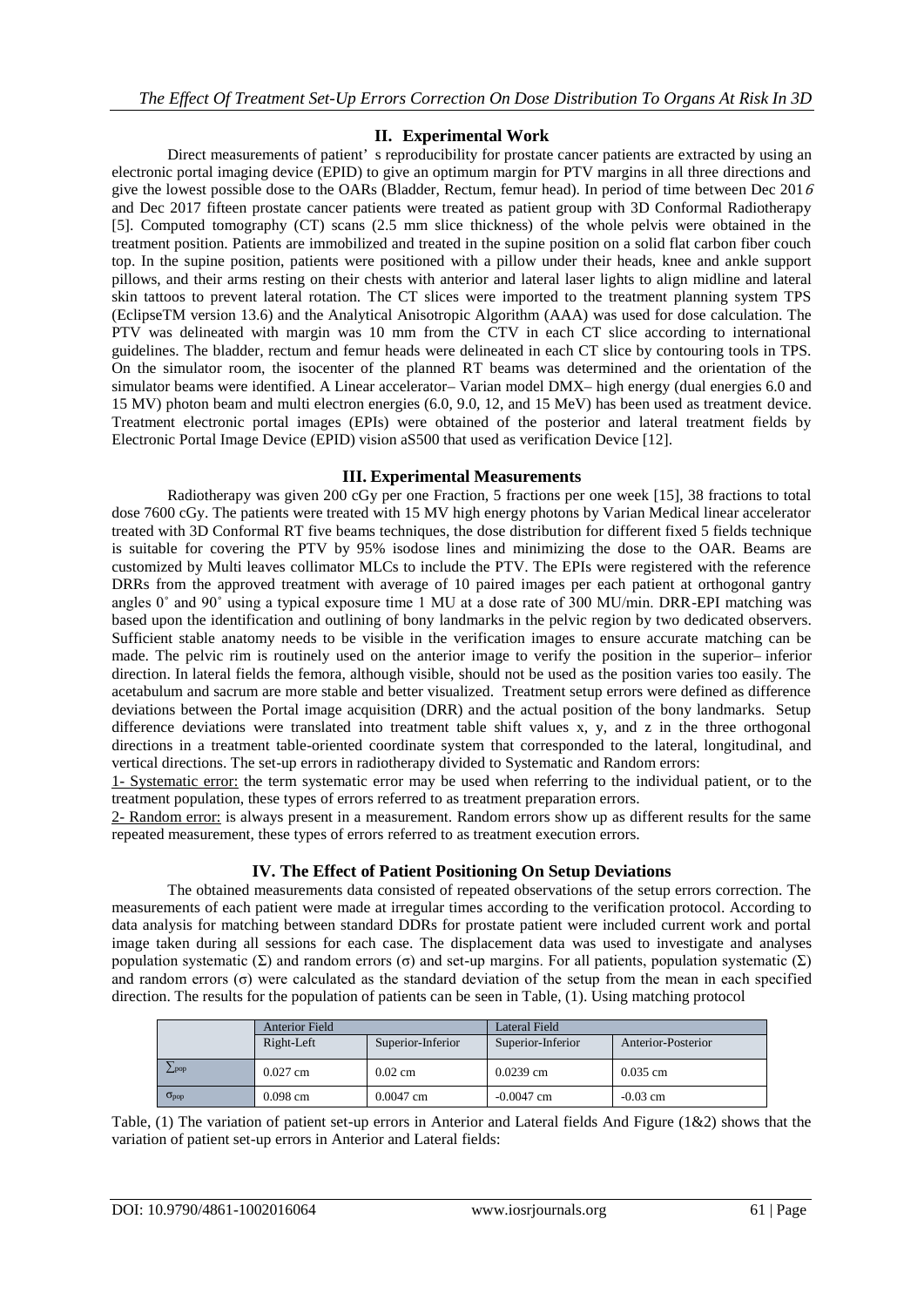

**Figure, (1)** The Population Systematic Error in Anterior and Lateral fields



**Figure,** (2) The Population Random Error in Anterior and Lateral fields

From above tables and figures we can summarize that the random errors describe the deviation between treatment fractions that can occur in any direction during the course of treatment and will give rise to a blur in the dose distribution. Random errors occur during the treatment and are therefore considered to be execution errors. Offline protocols cannot correct for random errors and the margin used must take that into account. For set-up margins, The International Commission on Radiation Units and measurements (ICRU) report 62 =  $(\sqrt{\Sigma 2})$ +σ2) was used to examine the effect of treatment positioning on the setup error vector by measuring CTV-PTV margins for Prostate cancer. Table (2) shows the calculated CTV-PTV margins for Prostate cancer the CTV to PTV margins according to ICRU Report 62. Statistical analyses were carried out using Excel software 2016. Overall mean and set-up errors for Prostate cancer along three major axes are measured and estimated in vertical, longitudinal and lateral directions. The mean displacement using bony anatomy in the pelvis and no correction expected to be in the range of 2-5 mm depending on site and size of treatment field. It is observed that, there is a significant difference in displacements for major three axes. Approximately 75 % of displacements are within the tolerance uncertainties.

## **V. The effect of patient positioning on dose distributions to organs at risk**

Dose volumes and doses to OAR were characterized by their mean values and variation ranges. Dose distributions for OAR are presented in Table (2). We investigated dose distribution and DVHs of all treatment plans and compared D95 (PTV), V6500 cGy and V5000 cGy of rectum doses, V7000 cGy, and V7000 cGy of bladder doses and 5000 cGy of femur head. The results show that the average difference in dose distribution coverage of target were approximately 1.7% between the approved treatment plan and treatment plan with setup errors. And the average differences in V95 of PTVs are 0.6% and the mean doses are 2%, and the dose received by Bladder increased about 4.8% and Rectum about 5.5% and head of femurs 2.7%.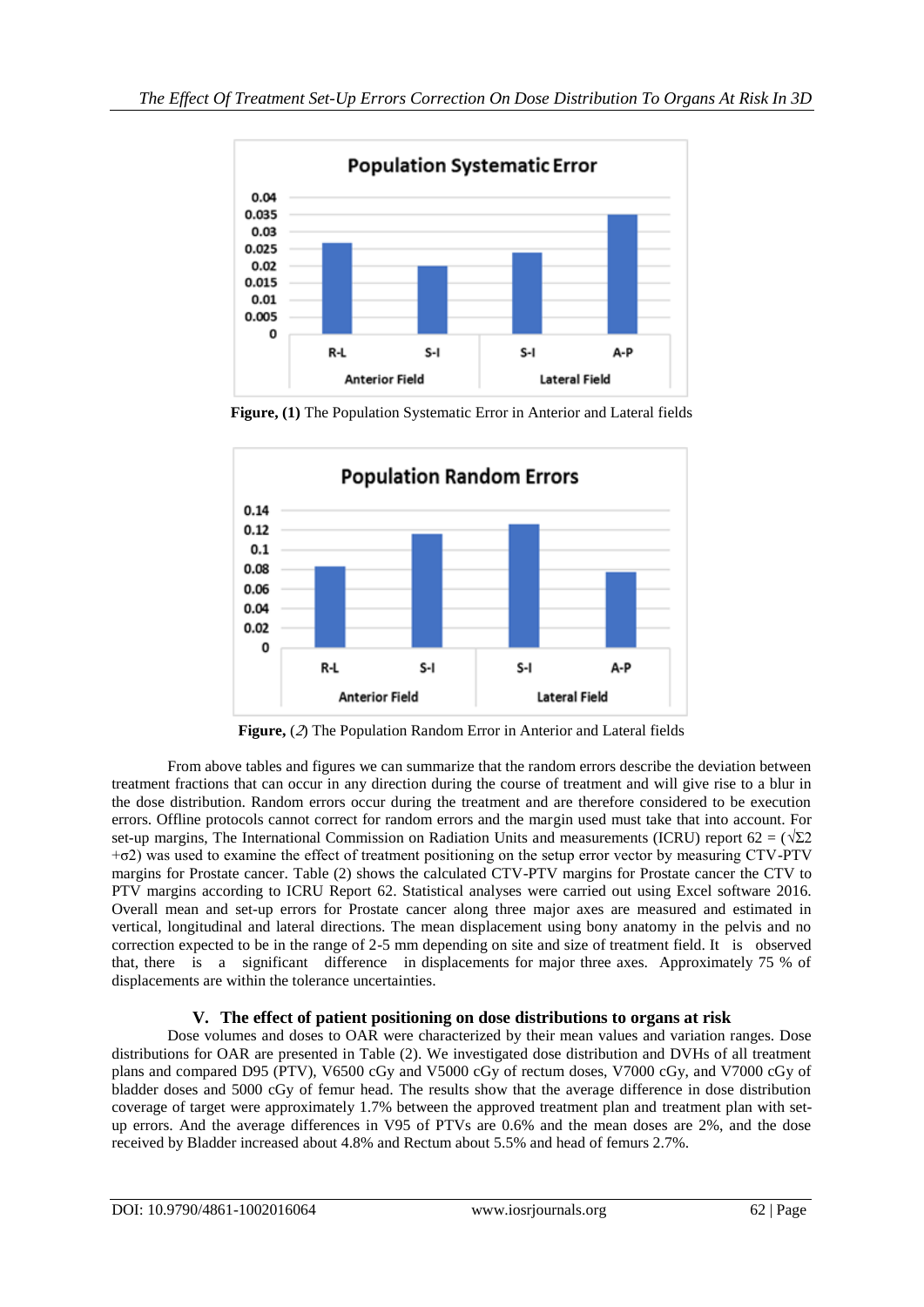| PTV & OARs     | Mean Doses (cGy) |                 | Variation Range (cGy) |
|----------------|------------------|-----------------|-----------------------|
| <b>PTV</b>     | D95              | 6950-7130 cGy   | $180 \text{ cGv}$     |
|                | $V6500$ $cGv$    | 6570-6930 cGy   | $360 \text{ cGy}$     |
| <b>Bladder</b> | V7000 cGy        | 7050-7201 cGy   | $151 \text{ cGy}$     |
|                | V5000 cGy        | 5050 - 5600 cGv | $550 \text{ cGy}$     |
| Rectum         | $V6500$ $cGv$    | 6530-6720 cGy   | $190 \text{ cGy}$     |
| Femur heads    | V5000 cGy        | 5020 -5309 cGy  | $289$ cGy             |

## **VI. Discussion**

The present work aimed to create evidence for the best optimal treatment position with respect to reproducibility and lowest possible dose to OAR in RT of prostate cancer patients. Patients were assigned to supine positioning. Setup errors were expressed as setup displacement deviation calculated from table shift values without any protocol corrections in the lateral, longitudinal and vertical directions. The length of this shifts was used to calculate the most optimal CTV-PTV margins for Prostate cancer. In addition, we explored the dose distributions to OAR that effected by daily correction of patient set-up errors. The results show that dose coverage of target and OAR's doses depend on the daily correction of set-up errors due to the change in geometry of target and OARs, In the work, the calculation of PTV margins are calculated according to ICRU Report 62 is suggested as an optimum margin for target volume coverage which is <5 mm in all three directions. We determine the effect of set-up errors on the dose distribution and dose volume histogram (DVH) by calculating the dose distribution and dose volume histogram (DVH) of PTV and OARs of actual approved treatment plan and treatment plan with set-up errors. For dosimetric comparisons between them. We investigated dose distribution and DVHs of all treatment plans and compared D95 (PTV), V6500 cGy and V5000 cGy of rectum doses, V7000 cGy, and V7000 cGy of bladder doses and 5000 cGy of femur head. The results show that the average difference in dose distribution coverage of target were approximately 1.7% between the approved treatment plan and treatment plan with set-up errors. And the average differences in V95 of PTVs are 0.6% and the mean doses are 2%, and the dose received by Bladder increased about 4.8% and Rectum about 5.5% and head of femurs 2.7%. This study showed us, we had high precise dose delivery in the linear accelerator and we can be sure about the calculation accuracy for our plans.

#### **VII. Conclusion**

Our method,which relies on the geometry of prostate and OARs to determine the optimal treatment position. The patient positioning in pelvic radiotherapy(RT) should be decided based on both reproducibility and on which position that yields the lowest radiation dose to the organs at risk (OAR), and thereby less side effects to patients. The present randomized study aimed to evaluate the influence of patient positioning on setup reproducibility and dose distribution to OAR in prostate cancer patients. The treatment position set-up correction for prostate cancer patients may be safely guided by practical considerations and individual factors.

#### **References**

- [1] Bel A, van Herk M, Bartelink H, Lebesque JV. A verification procedure to improve patient set-up accuracy using portal images. Radiother Oncol ; 29(2): 253-60. PubMed PMID: 8310153. (1993),
- [2] Gildersleve J, Dearnaley DP, Evans PM, Swindell W. Reproducibility of patient positioning during routine radiotherapy, as assessed by an integrated megavoltage imaging system, (1995)
- [3] Ravichandran R, Sathiyanarayanan VK, Supe SS, Shariff MH, Kurup PG. Accuracy of patient set up and on-line imaging in radiotherapy. Clin Radiother Oncol. 1996;11:58– 61
- [4] Bel A, Vos PH, Rodrigus PT, et al. High-precision prostate cancer irradiation by clinical application of an offline patient setup verification procedure, using portal imaging. Int J Radiat Oncol Biol Phys 1996; 35:321-32.
- [5] Hanley, Joseph, et al. "Measurement of patient positioning errors in three-dimensional conformal radiotherapy of the prostate." International Journal of Radiation Oncology\* Biology\* Physics 37.2: 435-444m (1997),
- [6] Dawson LA, Mah K, Franssen E, Morton G. Target position variability throughout prostate radiotherapy. Int J Radiat Oncol Biol Phys 1998; 42:1155-61.
- [7] Pasma KL, Kroonwijk M, Quint S, Visser AG, Heijmen BJ. Transit dosimetry with an electronic portal imaging device (EPID) for 115 prostate cancer patients. Int J Radiat Oncol Biol Phys. 1999; 45:1297– 303
- [8] Verhey L, Bentel G. Patient immobilization. In: Van Dyk J, editor. The modern technology of radiation oncology. Wisconsin: Medical Physics Publishing; 1999. p. 79.
- [9] Van Lin EN, Nijenhuis E, Huizenga H, et al. Effectiveness of couch height-based patient set-up and an off-line correction protocol in prostate cancer radiotherapy. Int J Radiat Oncol Biol Phys 2001; 50:569-77
- [10] Stroom JC, Heijmen BJM: Geometrical uncertainties, radiotherapy planning margins, and the ICRU-62 report. Radiother Oncol 2002, 64: 75-83. 10.1016/S0167-8140(02)00140-8
- [11] Van Herk M: Errors and margins in radiotherapy. Semin Radiat Oncol 2004, 14: 52-64. 10.1053/j.semradonc.2003.10.003
- [12] Aubry, Jean-François, et al. "Measurements of intrafraction motion and interfraction and intrafraction rotation of prostate by threedimensional analysis of daily portal imaging with radiopaque markers." International Journal of Radiation Oncology\* Biology\* Physics 60.1: 30-39. (2004)
- [13] 13. Kragelj, Borut, "Setup error and its effect on safety margin in conformal radiotherapy of the prostate." Radiology and Oncology 39.3, (2005).
- [14] Giordani, Adelmo José, et "Accuracy in the reproducibility of daily patients' setup in 3D conformal radiotherapy for prostate cancer." Radiologia Brasileira43.4 236-240. (2010)